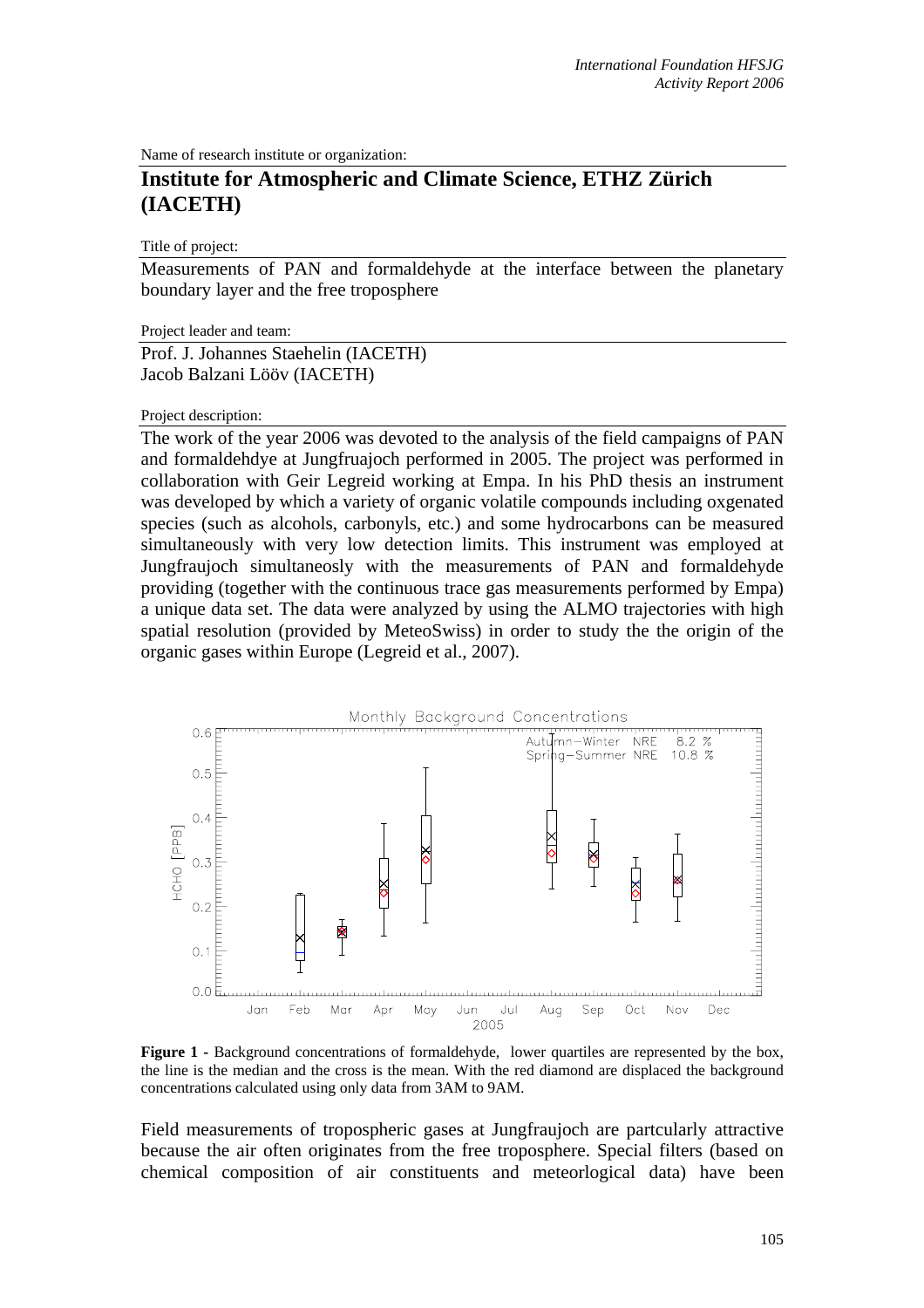successfully developed in the past to discriminate air parcels of planetry boundary layer and the free troposphere. Within this project a novel approach was developed to separate free tropopsheric air without contact with planetary boundary layer air from the European continent within the last 15 days (Balzani et al., 2007). For this purpose 15 days backward trajectories were calculated using LAGRANTO trajectories which are calculated based on the data of the European Centre of Medium Range Weather Forecast (ECMWF). In addition to the selection based on trajectories largest concentrations (75% quantile) were excluded since LAGRANTO trajectories can not adequaetly describe local effects because of the large grid resolution of the used ECMWF fields. The results for formaldehyde are shown in Fig. 1.

The method was tested by studying the diurnal variation of the trace gases in the selected air parcels which are expected to describe air of free tropospheric air excluding any contact with the polluted European planeatry boundary air within the last 15 days. Within free tropospheric air no systematic diurnal variation of the trace constituents (at least for primary species) is expected. The data analysis showed, that the diurnal variation of primary trace gases in these air masses is absent for measurements performed in fall, winter and spring, different to the summer measurements. This finding provides evidence that the method is adequate for the cold seasons. For the summer season, however, the approach can only provide an upper limit for trace gas concentrations of free tropopsheric air, most probably because the Jungfraujoch site is still under the influence of primary pollutants of planetery boundary layer. This result is in agreement with earlier results showing that the planetery boundary layer influence extends over the altitude of Jungfraujoch because of convection in summer.

We further intend to use a chemical box model based on the extended series of simultaneous field measurements for comparison with the peroxyradiacal measurements performed by University of Leeds.

Key words:

Atmospheric trace gases, free troposphere, planetary boundary layer, tropospheric ozone

Internet data bases:

http://iac.ethz.ch

Collaborating partners/networks:

Empa Dübendorf , University of Leeds

Scientific publications and public outreach 2006:

## **Refereed journal articles**

Balzani Lööv, J., G. Legreid, J. Staehelin, et al., Background concentrations of formaldehyde, PAN and other Volatile Organic Compounds, in prep.

Legreid, G., S. Reimann, J. Staehelin, J. Balzani Lööv, M. Steinbacher, D. Folini, Measurements of organic trace gases including OVOCs at the high alpine site Jungfraujoch (Switzerland): Seasonal variation and source contribution, in prep.

## **Thesis**

Legreid, G., Oxygenated Volatile Organic Compounds (OVOVs) in Switzerland: From the Boundary layer to the polluted troposphere, PhD Thesis, ETH No. 16982, 2006.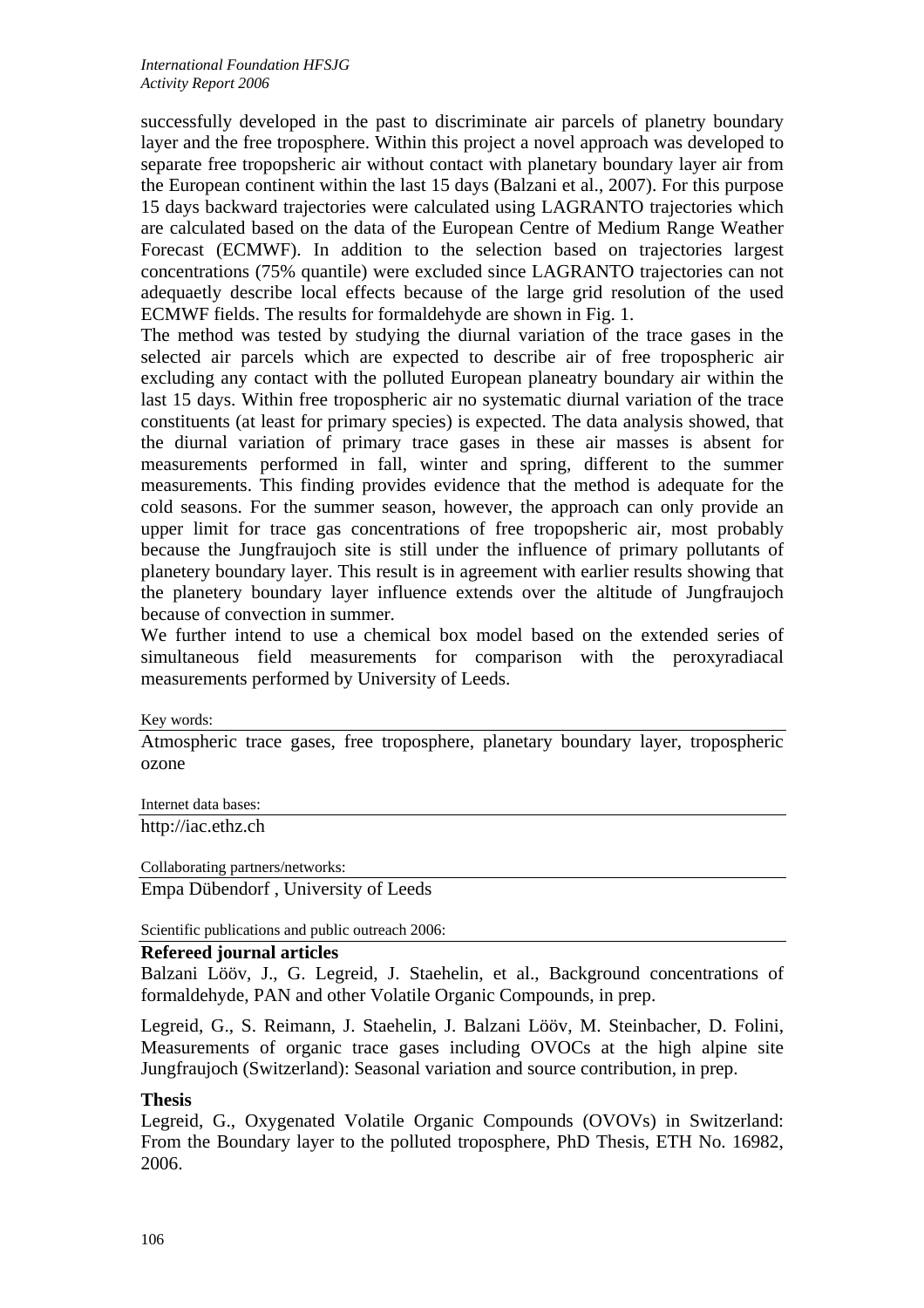Address:

Institute for Atmospheric and Climate Science (IACETH) Swiss Federal Institute of Technology Zürich Universitätsstrasse 16 CH-8092 Zürich

Contacts:

Johannes Staehelin and Jacob Balzani Lööv Tel.: +41 01 633 27 48 Fax: +41 01 633 10 48 e-mail: joahnnes.staehelin@env.ethz.ch and jacob.balzani@env.ethz.ch URL: http://iac.ethz.ch